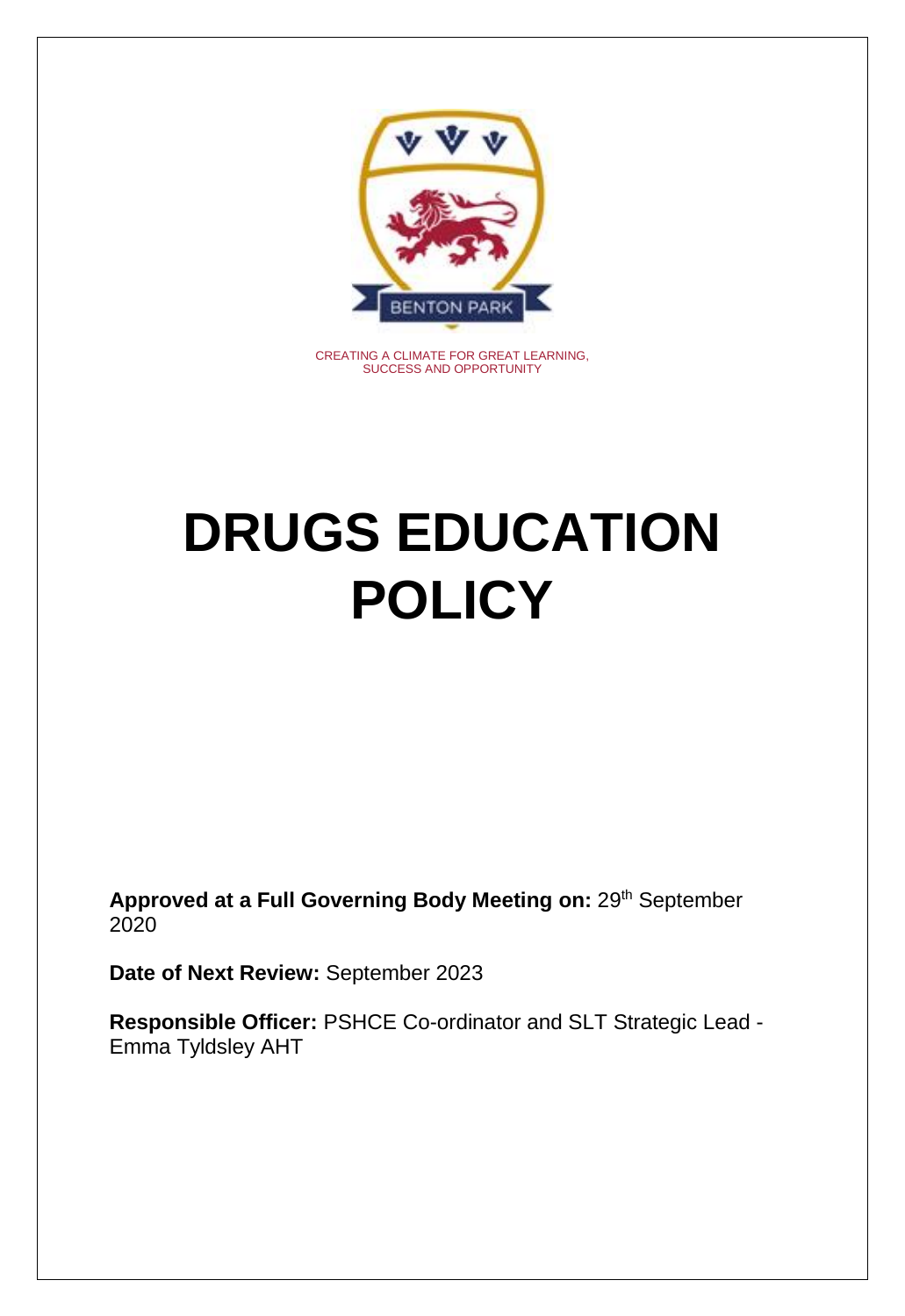## **1. Aim**

The aim of this policy is to clarify procedure and provision linked to effective drugs education in Benton Park School. This policy is informed by the views of our students and is informed by DfE and ACPO drugs advice for schools.

## **2. Ethos of Benton Park School in relation to drugs education**

The curriculum at Benton Park School aims to provide opportunities for all of its students to learn and achieve. As part of this, the school curriculum aims to promote students' spiritual, moral, social and cultural development and prepare all students for the opportunities, responsibilities and experiences of life. Effective drugs education and incident management contributes to the overall ethos of the school. Drugs education is embedded in our PSHCE programme and all students take part in our drugs education lessons.

## **2.1 What are the aims of drug education?**

Drugs education at Benton Park School aims to help its students:

- To develop and maintain a healthy lifestyle
- Make informed decisions, learn how to plan and manage choices
- Know how to keep safe
- Clarify any misconceptions that may be held on drugs
- Discuss the risks associated with drugs use
- Explain the law on drugs in the UK
- Develop personal initiative and be able to take responsibility
- Recognise personal skills and qualities in themselves and others
- Maintain and develop healthy relationships
- Develop self-confidence and the motivation to succeed
- Develop assertiveness in appropriate situations
- Recognise risk and associated consequences
- Know basic emergency aid procedures and how to seek help if appropriate

## **2.2 Contribution of drugs education to the health and safety of students, their families and the wider community**

The National Curriculum makes reference to the importance of drugs education within the wider context of PSHCE. The benefits of drugs education span the student, the school and the wider community. It is part of our statutory duty to promote pupil's wellbeing; preventing drug misuse and education on drugs is part of this duty.

Drugs education helps students to:

- Equip themselves with the skills to live in a society where drugs are readily accessible
- Deal with risk and meet the challenges of life now and in the future
- Develop skills, knowledge and attitudes that will enable them to make healthy and safe choices and lifestyles
- Achieve and raise standards in school through programmes aimed at increasing student motivation, self-esteem and responsibility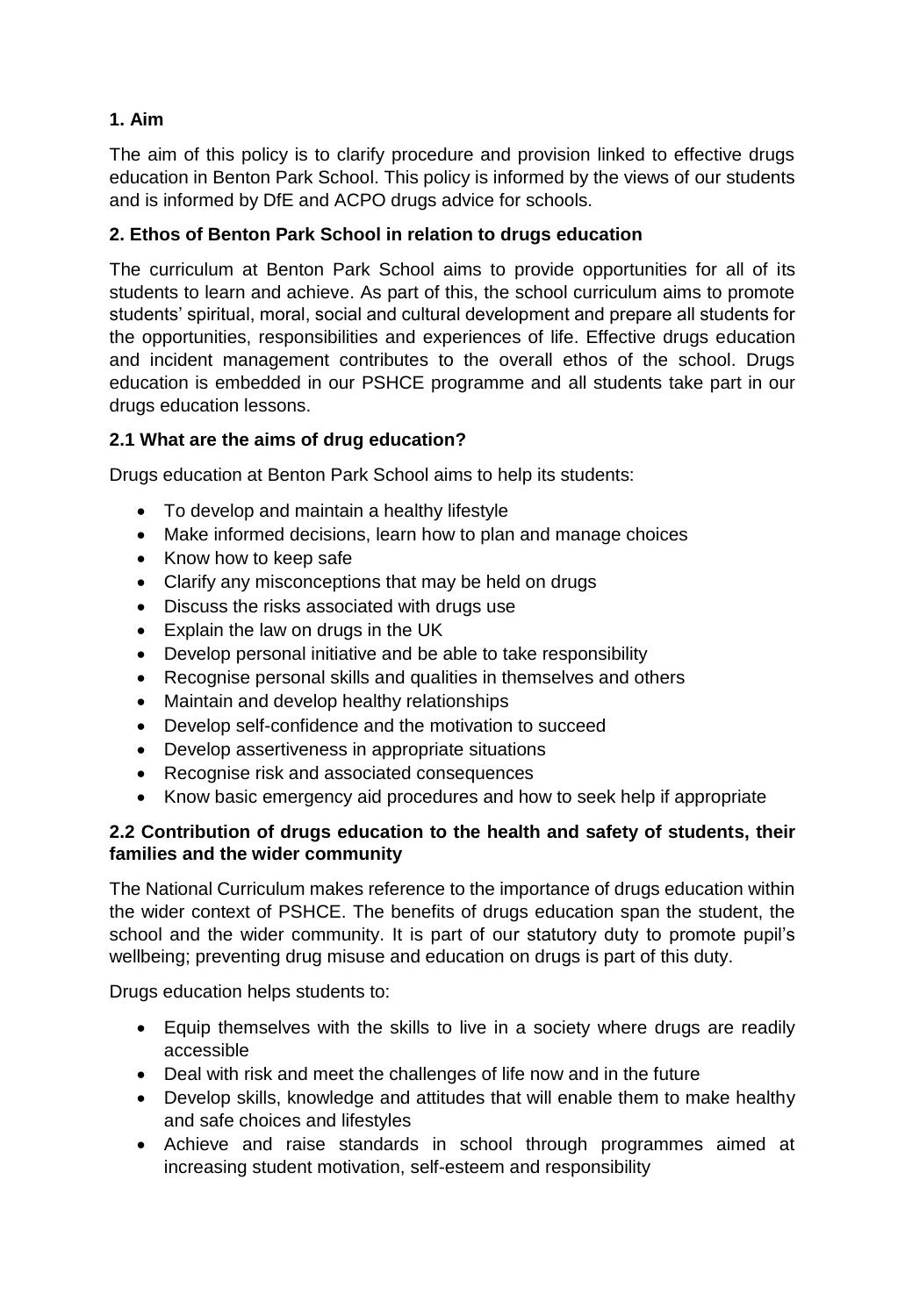Drugs education helps Benton Park School by:

- Promoting health, wellbeing and safeguarding
- Having a more sophisticated response to drug related incidents
- Reducing exclusions through a more targeted approach to those in need
- Building on a positive multi agency provision
- Meeting the requirements of the Science National Curriculum at Key Stage Three and Four

Drugs education helps the wider community by:

- Creating healthier young people
- Developing informed young people who are able to make safe decisions regarding themselves and others

### **3. Definitions**

What is a drug? Current educational thinking agrees that a drug is "any substance which when taken changes the way that the body works or how a person behaves, thinks and feels"

The word drug throughout this document refers to:

- All medicinal and therapeutic substances which are legally available either by prescription or over the counter
- All legally available substances e.g. tobacco, alcohol, solvents and glues, poppers and e-cigarettes
- All substances which it is illegal to possess, use, purchase or supply including new psychoactive substances

## **4. Evaluation**

This policy will be evaluated every three years by the Governing Body to ensure it is still fit for purpose. Circumstances may necessitate more frequent modification.

#### **5. Leadership**

## **PROCEDURES TO SUPPORT THE DRUGS EDUCATION POLICY**

#### **Roles and Responsibilities**

The role of the curriculum leader responsible for drugs education

- Ensures continuity in teaching and learning and the monitoring of progression of all students
- Offers guidance on appropriate teaching and learning methods
- Develops effective links with specialist services and agencies
- Is an exemplar in the teaching of PSHE and drugs education
- Keeps up to date with local and national data, including relevant guidance
- Utilises student data to inform planning
- Audits staff training needs and respond to these with appropriate actions
- Liaises with the Head teacher to ensure the roles and responsibilities pertaining to drugs education are maintained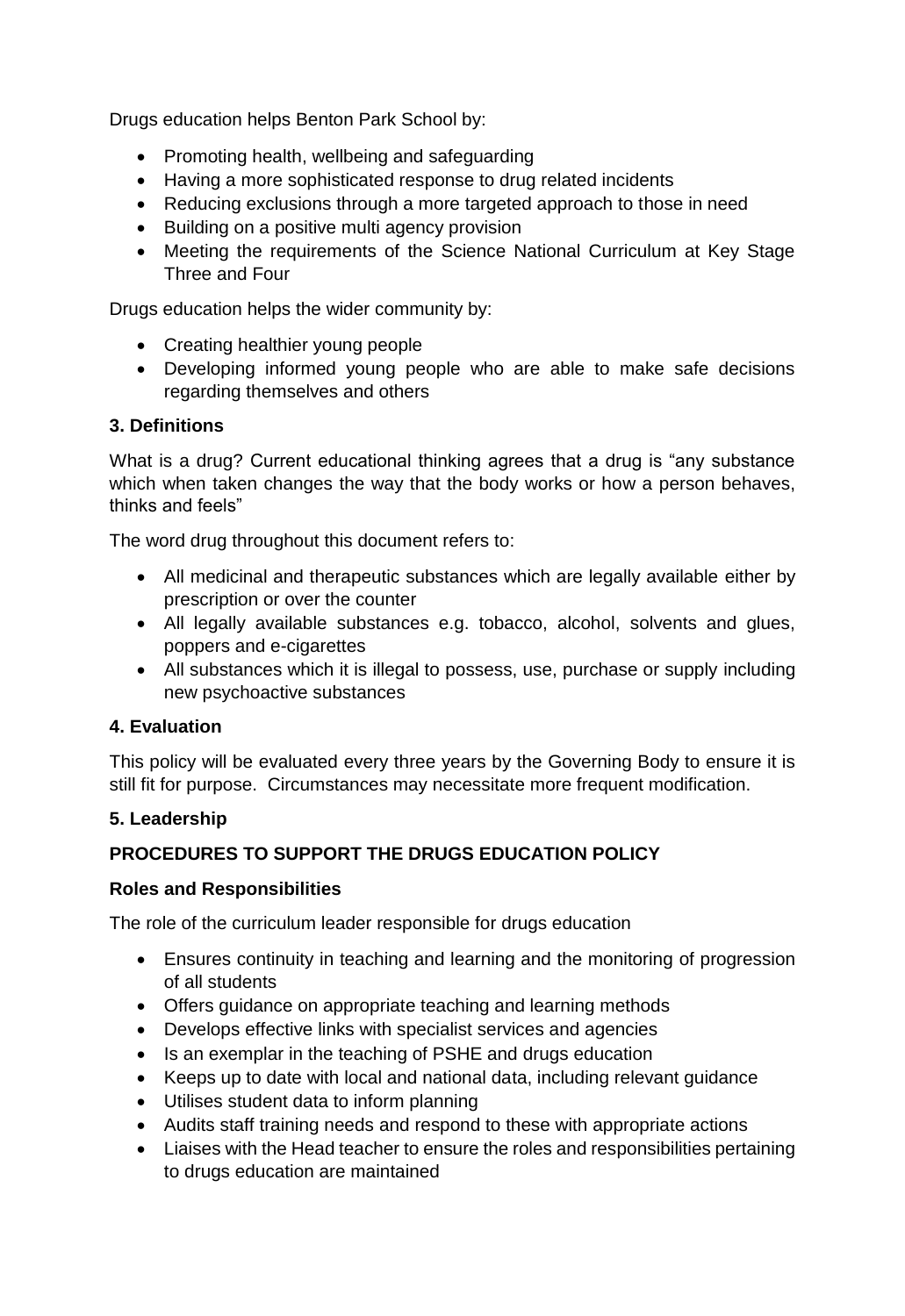The role of the Head teacher

- The Head teacher has day-to-day responsibility for the premises and what happens there. Drug laws applying to the premises are relevant
- The Head teacher has responsibility for drug paraphernalia such as needles, syringes and broken bottles. She is responsible for issuing guidelines to all staff for their safe disposal
- The Head teacher has overall responsibility for the development and implementation of the schools drugs policy

The role of the drugs education teacher is to ensure that:

- All teachers are aware of the drugs policy
- All teachers know who the staff with responsibility for drugs related incidents are
- Teachers will provide young people with information and facts about the effects and dangers of drug use, but will not promote the use of any one drug
- Teachers will give young people a clear understanding of the consequences of drug use and how the law applies to drugs
- Lessons will teach the skills needed in appropriate situations including basic first aid procedures
- Teachers will deal sensitively with all students when teaching drugs education
- Teachers will give additional information (phone numbers, websites etc.) for individuals or a class on where they can obtain confidential advice, counselling and where necessary treatment

Staff should feel confident and committed to delivering lessons and use local police contacts where appropriate, and other agencies linked to the school.

## **Delivery of drugs education at Benton Park School**

Drugs education is taught in both Key Stage Three and Key Stage Four at Benton Park School by specialist teachers in PSHCE lessons. Drugs education is also component of the wider PSHCE and enrichment programme. This is co-ordinated by the curriculum leader of PSHCE.

Good drugs education shares many of the features of well-taught lessons in any subject. At Benton Park School as well as effective planning and monitoring a range of teaching strategies are employed. These teaching strategies relate to the age, stage of development, personal needs, family and religious and cultural background of the student.

Consideration is given to the following:

- Providing a safe, supportive environment, and establishment of ground rules
- Making the objectives and outcomes of the lesson explicit to the students
- Acknowledging the current stage of knowledge and understanding of the students
- Enabling students to express their real needs and contribute their own experiences
- Allowing for the exploration and clarification of attitudes and values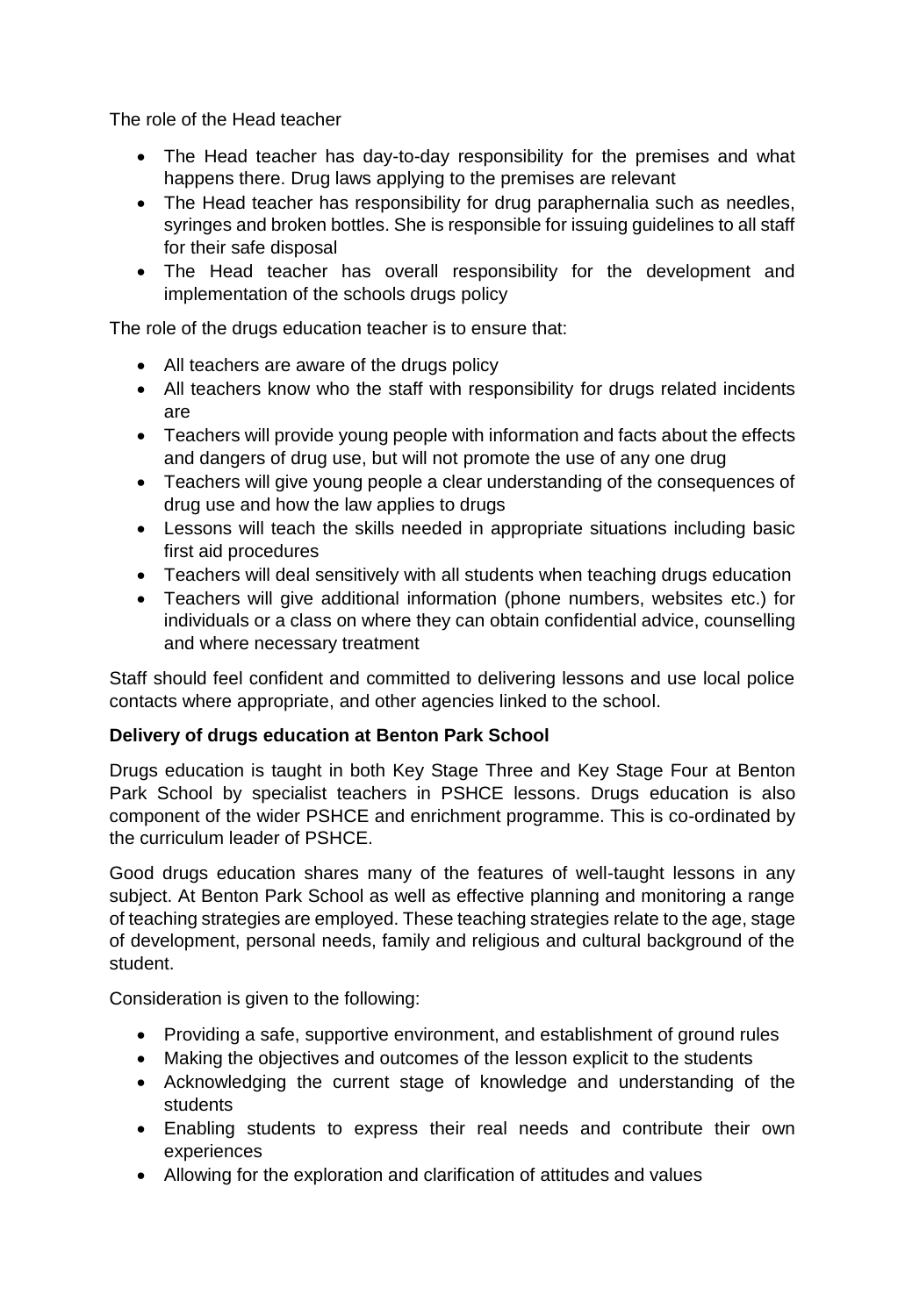Enabling students to develop skills in order to deal with drug related issues

Teaching strategies may include:

- Discussion and agreeing ground rules for working together
- Comparing viewpoints and clarifying attitudes and values
- Problem solving exercises
- Role play
- Considering moral and social dilemmas.
- Risk reduction
- Research presentations
- Assertiveness exercises

**Year 7:** Healthy Lifestyles and First Aid

**Year 8:** Legal and illegal drugs including binge drinking and vaping

**Year 9:** Illegal drugs including peer pressure, gangs and county lines. Healthy lifestyles including energy drinks

**Year 10:** Healthy relationships including the potential link between sex and drugs

**Year 11:** Independent living, assertive communication and why do we take risks? All in connection with drugs education.

Drugs education also forms part of Science, PE and Religious Studies lessons. Students who study GCSE Health & Social Care & GCSE PE will also look at the effects and risks of drugs.

We regularly promote drugs education through whole school assemblies and specialist lessons carried out by external speakers.

It may be appropriate to invite visitors into lessons to deliver key part of the drugs curriculum. Students regularly indicate that external visitors significantly add to their knowledge and understanding due to their expertise in certain areas across the curriculum. All visitors will be subject to the relevant safeguarding measures.

#### **Managing Drug Related incidents**

Benton Park School has several nominated staff with responsibility for dealing with drug related incidents in the school environment. When an incident occurs, they will follow the procedures laid out in the School's separate Drugs Policy. Each stage of the process is to be recorded and may include the following: confiscation; disposal; involvement of the police; student needs assessment, all within the context of confidentiality where appropriate.

Staff should not deal with drugs related incidents themselves. They should pass on this responsibility to the nominated staff or the Headteacher as soon as is practicably possible.

## **Confidentiality**

Teachers cannot offer or guarantee absolute confidentiality. If a member of staff is informed of drug use or abuse he / she should follow school procedures, reporting